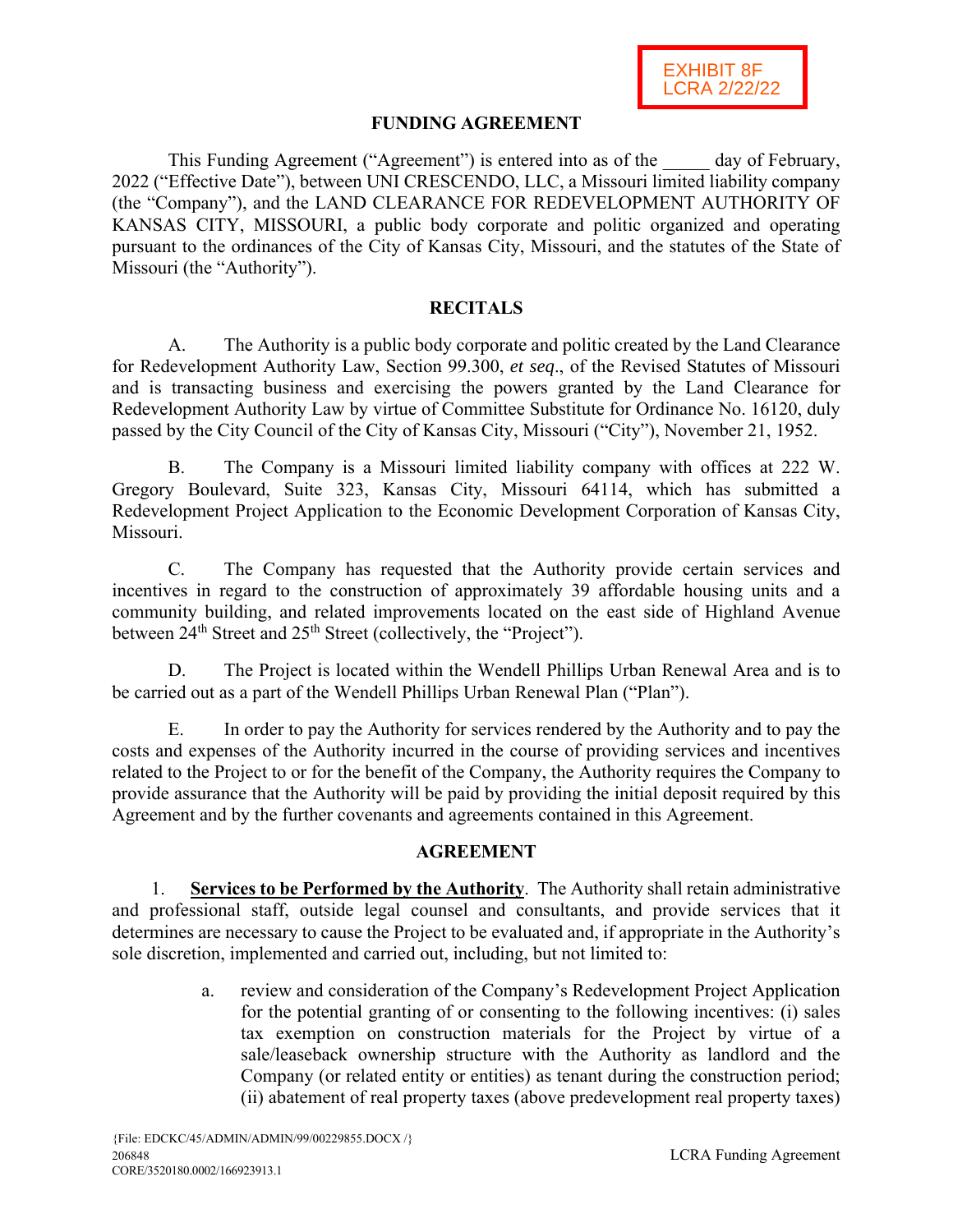at 100% for 10 years; and (iii) preparation, negotiation, and implementation of all related contracts and documents;

- b. obtaining conventional mortgage financing or issuing bonds necessary or incidental to the Project or to the granting and implementation of requested incentives, including preparation, negotiation, and implementation of all related contracts and documents; and
- c. such other services necessary or desirable to undertake the Project.

2. **Payment of Fees, Costs and Expenses**. The Company shall pay to the Authority, pursuant to this Agreement (including the LCRA Funding Schedule, which may be amended from time to time by the Authority, attached to this Agreement as Exhibit A and incorporated into this Agreement) all fees owed to the Authority for services rendered pursuant to this Agreement and all costs and expenses of the Authority incurred in performance of its obligations under this Agreement, and in connection with the Project, including, without limitation, legal fees and consultant fees.

3. **Initial Funding**. The Company shall pay to the Authority **Twelve Thousand Dollars (\$12,000.00)** contemporaneously with its execution of this Agreement. The Funds include an initial advance deposit for anticipated costs for legal services, staff time and related due diligence costs ("Advance Cost Deposit") payable pursuant to this Agreement in the amount of \$10,000.00 for projects involving conventional loan or bond financing, sales tax exemption or sale/leaseback incentives, plus the Authority's Redevelopment Project Application fee in the amount of \$2,000.00. The total amount of \$12,000.00 of initial funding under this Agreement is referred to as the "Funds".

The Funds are non-refundable, except for any unused City application fees, recording fees, or Advance Cost Deposit funds. The Authority will disburse the Funds as set forth in Section 6 and will bill the Company pursuant to Section 4 so that additional disbursements may be made by the Authority on a current basis.

4. **Additional Funding**. After exhaustion of the Funds and any other funds over and above the Funds paid by the Company to the Authority, the Authority may require the payment by the Company of additional funds ("Additional Funds") by notifying the Company that the Funds and/or Additional Funds have been, or soon will be, exhausted and that the Authority deems it prudent to require the deposit of Additional Funds to pay anticipated additional expenditures by the Authority in conjunction with the Project; and by sending a statement to the Company for the advance of such Additional Funds.

5. **Statements and Payments**. The Company shall pay to the Authority the amounts set forth on such statement(s) for Additional Funds within fifteen (15) days of receipt of the Authority's statement(s). If such funds are not received within fifteen (15) days, the unpaid balance of any funds advanced by the Authority pursuant to this Agreement shall be subject to the payment by the Company of a penalty of two percent (2%) per month until paid, but in no event shall such penalty exceed eighteen percent (18%). The Company shall not be relieved of its obligations under this Agreement until all statements for Additional Funds are paid in full. The Authority may terminate this Agreement pursuant to Section 7.a.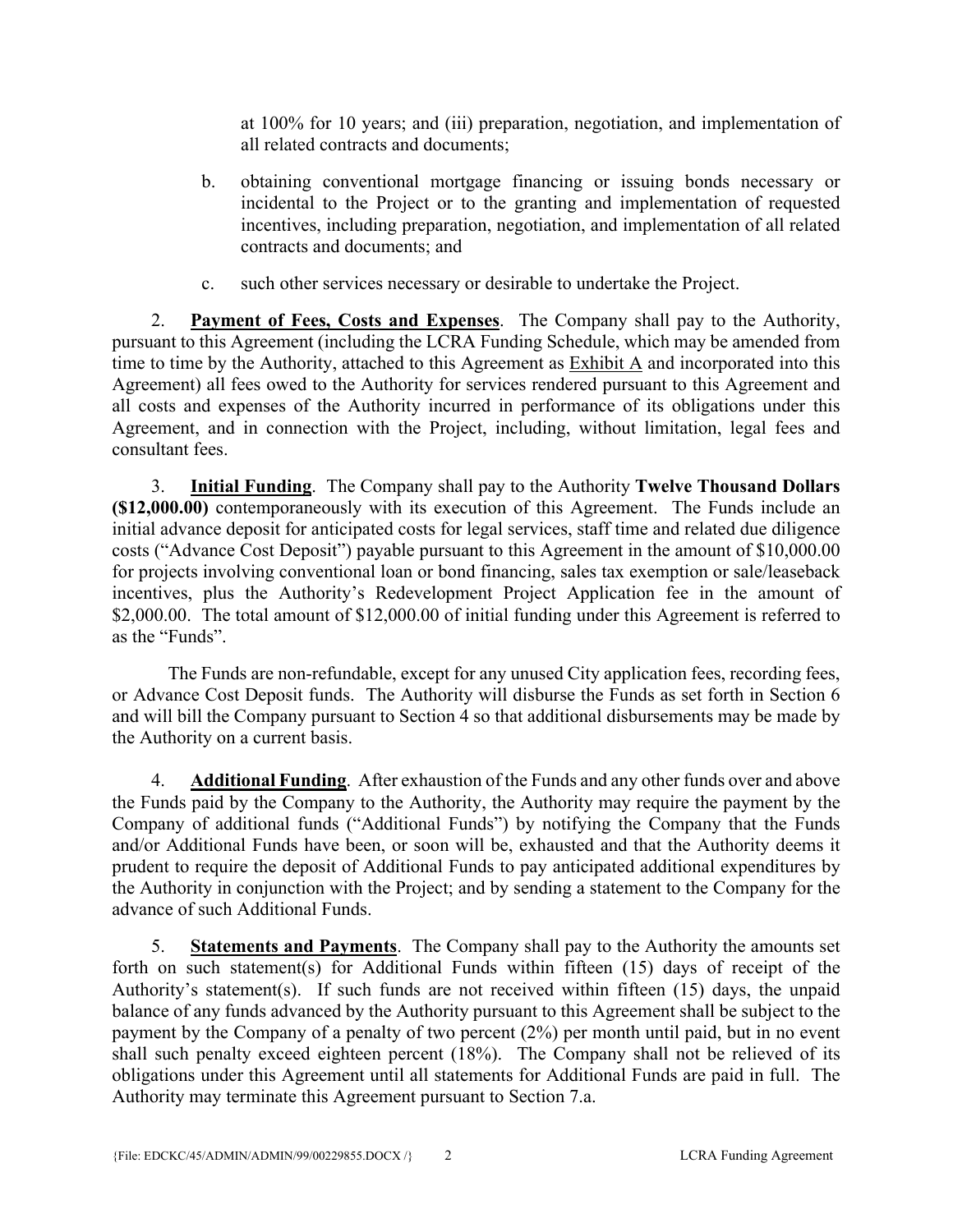6. **Disbursement of Funds**. The Authority shall apply the Funds and Additional Funds only for the payment of fees owed to the Authority, and the costs of the services and expenses (including, but not limited to, the Authority's legal fees) incurred by the Authority, pursuant to this Agreement. Upon reasonable notice, the Authority shall make its records related to disbursements of the Funds and Additional Funds available for inspection by the Company during normal business hours at the office of the Authority.

The Authority shall refund any unused application fees, recording fees or Advance Cost Deposit funds to the Company at such time as the Authority, in its sole discretion, determines that any such funds are no longer needed to pay any current or anticipated fees or costs payable under this Agreement. Notwithstanding the foregoing, a refund given by the Authority shall not relieve the Company of its obligation under this Agreement to pay any Additional Funds pursuant to a statement issued by the Authority under this Agreement.

The name and address for the Company's account payable department is:

| Name:    |  |
|----------|--|
| Address: |  |
| Phone:   |  |
| E-Mail   |  |

# 7. **Termination**

- a. In the event the Company fails to perform any of its obligations under this Agreement, including, but not limited to, the timely payment of the Authority's statement(s) for Additional Funds, or in the event that the Executive Director and/or the Board of Commissioners of the Authority determine, in the exercise of his or its reasonable judgment, that it is in the best interests of the Authority not to go forward with the Project and the services to be performed as provided herein, the Authority may terminate this Agreement, and any other agreement between the parties, at its sole discretion upon ten (10) days written notice to the Company; and if the Authority elects to terminate this Agreement, the Authority shall retain the Funds and Additional Funds, if any, necessary to reimburse the Authority's outstanding costs of services and expenses incurred pursuant to this Agreement and any money due and owing to the Authority pursuant to any other agreement between the parties, and shall thereafter pay any remaining Funds and Additional Funds, if any, to the Company.
- b. The parties acknowledge that the Company may decide to abandon the Project. Upon the receipt of notice of the Company's abandonment of the Project, this Agreement shall terminate and the Authority shall retain the Funds and Additional Funds, if any, necessary to reimburse its staff time accumulated to date of termination and to pay the outstanding costs of services and expenses incurred pursuant to this Agreement and any money due and owing to the Authority pursuant to any other agreement and shall thereafter pay any remaining Funds and Additional Funds to the Company.
- c. In the event the Funds and Additional Funds are insufficient to reimburse the Authority for fees owed to the Authority and its outstanding costs of services and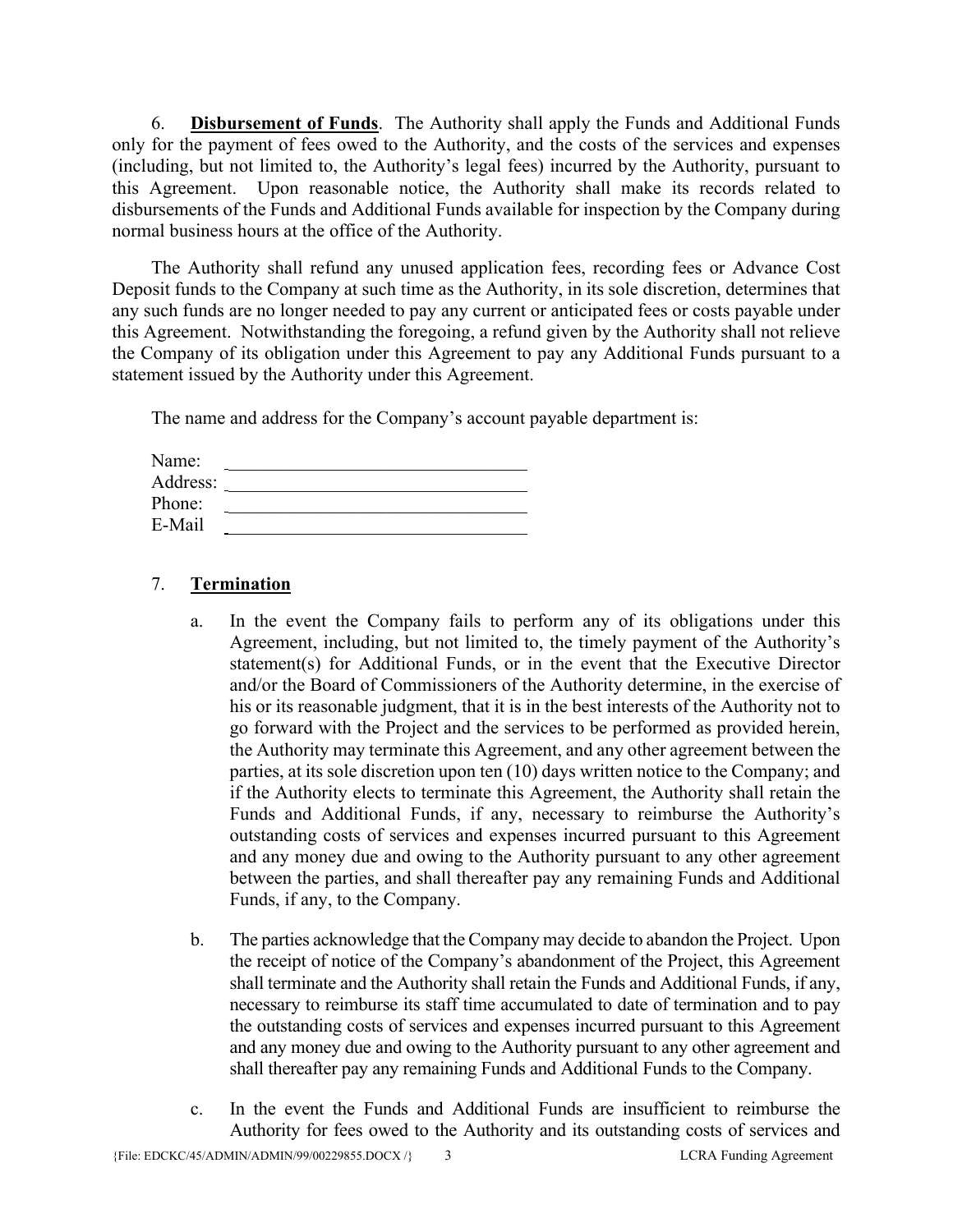expenses payable pursuant to this Agreement, the Company shall reimburse the Authority such unpaid balance upon receipt of a statement from the Authority sent to the Company as set forth in Section 4, above.

8. **Notice**. Any notice, approval, request or consent required by or asked to be given under this Agreement shall be deemed to be given if it is in writing and mailed by United States mail, postage prepaid, or delivered by hand, and addressed as follows:

| To the Authority: | Land Clearance for Redevelopment Authority<br>of Kansas City, Missouri<br><b>Attention: Executive Director</b><br>300 Wyandotte, Suite 400<br>Kansas City, Missouri 64105                                                                           |
|-------------------|-----------------------------------------------------------------------------------------------------------------------------------------------------------------------------------------------------------------------------------------------------|
| With a copy to:   | Rouse Frets White Goss Gentile Rhodes, P.C.<br>Attention: Brian Engel<br>4510 Belleview Avenue, Suite 300<br>Kansas City, Missouri 64111                                                                                                            |
| To the Company:   | UNI Crescendo, LLC<br><b>Attention: Todd Lieberman</b><br>222 W. Gregory Boulevard, Suite 323<br>Kansas City, Missouri 64114<br>UNI Crescendo, LLC<br><b>Attention: Jamee Rodgers</b><br>2300 Main Street, Suite 180<br>Kansas City, Missouri 64108 |
| With a copy to:   | Sandberg Phoenix<br>Attention: James Neeld<br>4600 Madison Avenue, Suite 1000<br>Kansas City, Missouri 64112                                                                                                                                        |

Each party may specify that notice be addressed to any other person or address by giving to the other party ten (10) days prior written notice thereof.

9. **Attorneys' Fees**. In the event the Authority commences any action to enforce this Agreement or to pursue or defend its rights under this Agreement, the Company shall be responsible for, and shall pay to the Authority upon demand, all costs and expenses including reasonable attorneys' fees incurred by the Authority in connection with such action.

{File: EDCKC/45/ADMIN/ADMIN/99/00229855.DOCX /} 4 LCRA Funding Agreement 10. **Jurisdiction**. THE COMPANY IRREVOCABLY SUBMITS TO PERSONAL JURISDICTION IN MISSOURI AND OF THE UNITED STATES DISTRICT COURT FOR THE WESTERN DISTRICT OF MISSOURI OR, AT THE OPTION OF THE AUTHORITY, ANY COURT IN WHICH THE AUTHORITY DECIDES TO INITIATE LEGAL OR EQUITABLE PROCEEDINGS CONCERNING THIS AGREEMENT, PROVIDED SUCH COURT HAS SUBJECT MATTER JURISDICTION OVER THE MATTER AND CONTROVERSY FOR THE ENFORCEMENT OF THE COMPANY'S OBLIGATIONS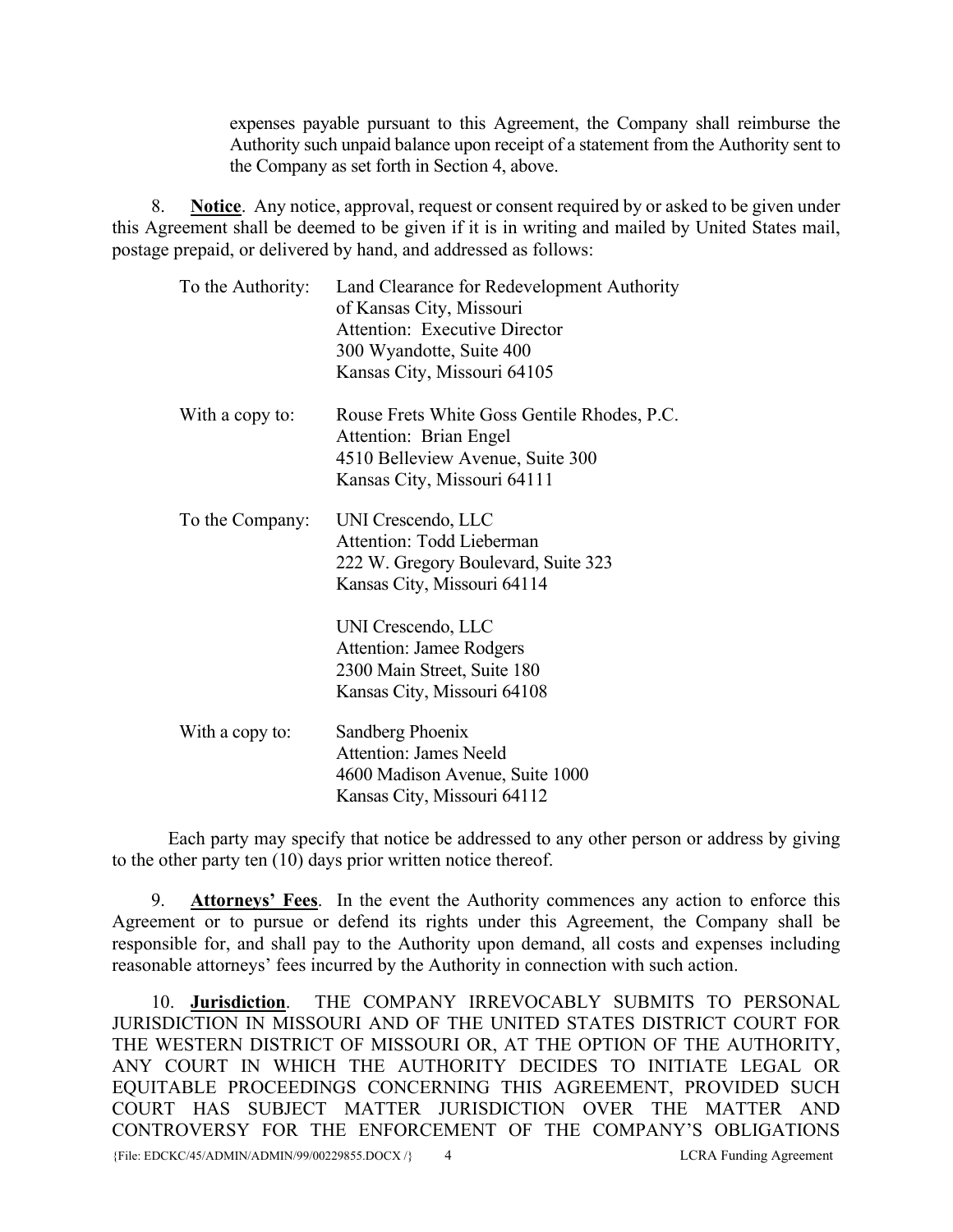UNDER THIS AGREEMENT, AND THE COMPANY WAIVES ANY AND ALL RIGHTS UNDER THE LAW OF ANY OTHER STATE TO OBJECT TO JURISDICTION WITHIN MISSOURI FOR THE PURPOSES OF LITIGATION TO ENFORCE ITS OBLIGATIONS UNDER THIS AGREEMENT.

11. **Material Inducement**. In recognition of the substantial tax incentives granted and approved by the Authority for the benefit of the Project and the Authority's acquisition and leasing of the Property, the Company acknowledges that payment of the Authority's costs and expenses as provided in this Agreement is a continuing obligation of payment and is a material inducement for the Authority to undertake its obligations under this Agreement and the Project transaction documents.

12. **Recitals and Exhibits**. The Recitals and exhibits attached to this Agreement are incorporated into and made a part of this Agreement as if fully set forth herein.

13. **Execution in Counterparts.** This Agreement may be executed in several counterparts, each of which shall be an original, but all of which together shall constitute one and the same instrument.

14. **Assignment.** The Company agrees that this Agreement and the rights, duties and obligations hereunder may not and shall not be assigned by the Company without the prior written consent of the Authority, which consent may be given by the Executive Director of the Authority in his or her discretion; provided, however, that the Executive Director may present an assignment request to the Authority for approval as he or she may deem appropriate. Any approved assignee shall, by an instrument in writing, for itself and its successors and assigns, and expressly for the benefit of the Authority, assume all of the obligations of the Company under this Agreement and agree to be subject to all the conditions and restrictions to which the Company is subject.

15. **Amendment, Changes and Modifications.** This Agreement may not be effectively amended, changed, modified, altered or terminated without the prior concurring written consent of the parties hereto.

16. **Entire Agreement.** This Agreement constitutes the entire agreement and understanding between the parties with respect to the subject matter hereof, and supersedes and replaces any and all prior oral agreements or written agreements, arrangements, and understandings related thereto.

17. **Severability.** If any provision of this Agreement, or any covenant, stipulation, obligation, agreement, act or action, or part thereof made, assumed, entered into or taken thereunder, or any application of such provision, is for any reason held to be illegal or invalid, such illegality or invalidity shall not affect any other provision of this Agreement or any other covenant, stipulation, obligation, agreement, act or action, or part thereof, made, assumed, entered into, or taken, each of which shall be construed and enforced as if such illegal or invalid portion were not contained herein. Such illegality or invalidity of any application thereof shall not affect any legal and valid application thereof, and each such provision, covenant, stipulation, obligation, agreement, act or action, or part thereof, shall be deemed to be effective, operative, made, entered into or taken in the manner and to the full extent permitted by law.

18. **Governing Law.** This Agreement shall be governed by and construed in accordance with the laws of the State of Missouri.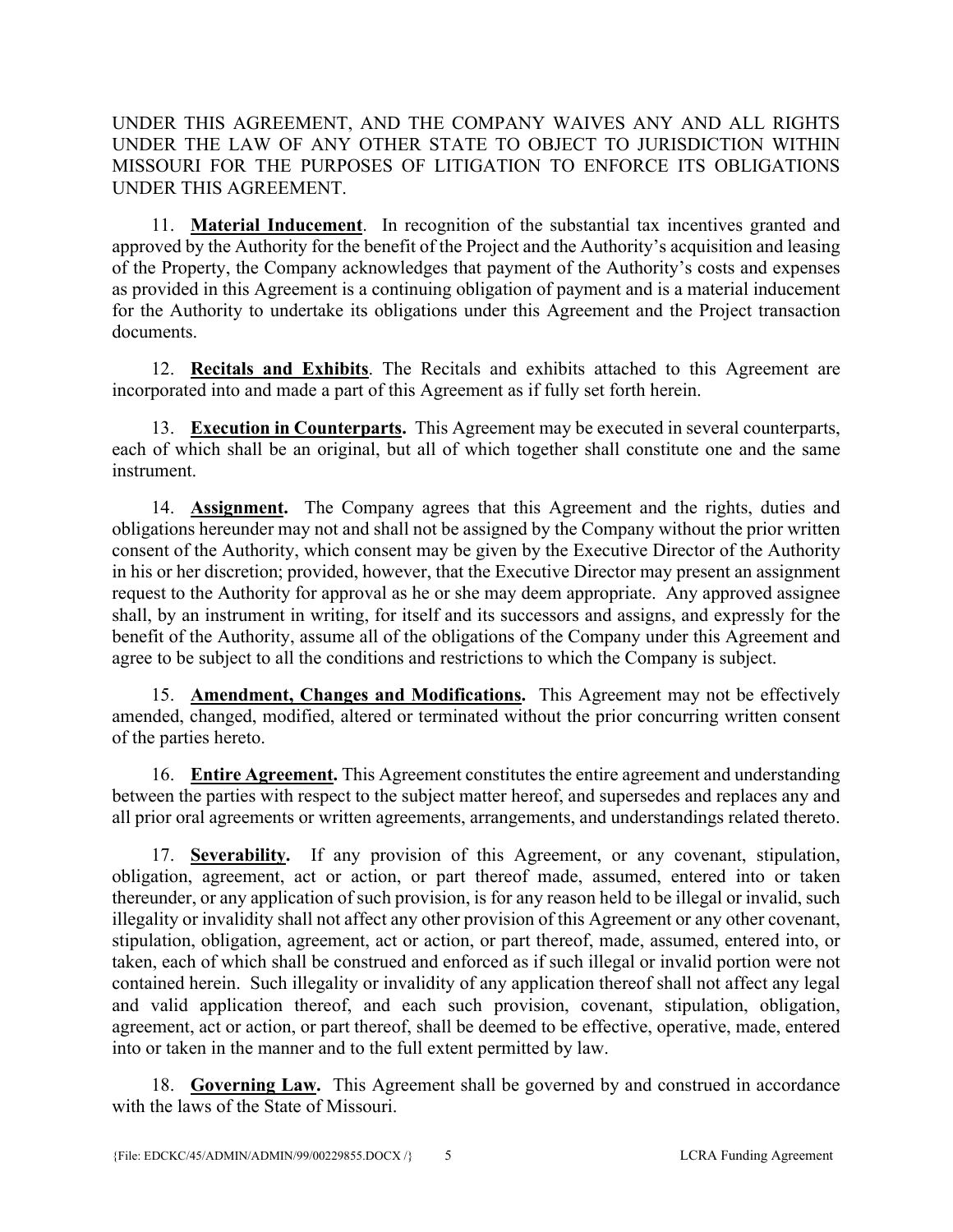The parties have caused this Agreement to be executed by their duly authorized representatives as of the day and year first above written.

## "**AUTHORITY"**

[SEAL] LAND CLEARANCE FOR REDEVELOPMENT AUTHORITY OF KANSAS CITY, MISSOURI

Dated: February \_\_\_\_\_, 2022

By: Rob Gardner, Chairman

ATTEST:

 $\overline{a}$ 

Dan Moye, Secretary

"**COMPANY**"

UNI CRESCENDO, LLC

| Dated: February | 2022 | D. 70<br><b>.</b> |
|-----------------|------|-------------------|
|                 |      | Name:             |
|                 |      | Title:            |